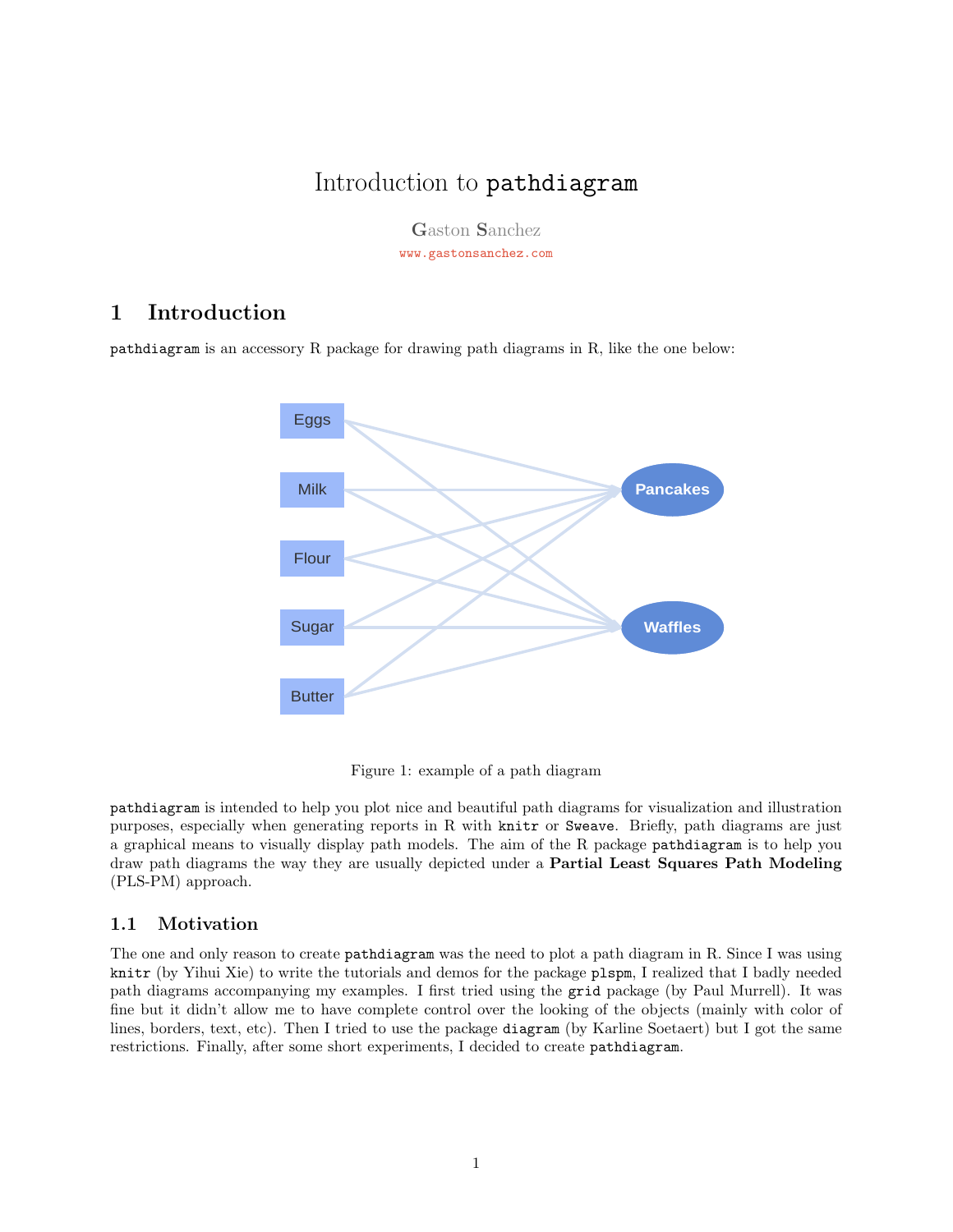## 1.2 Installation

Install pathdiagram as you would install any other package on the CRAN repository. Simply run in your R console:

```
# installation
install.packages("pathdiagram")
```
Once pathdiagram has been installed, you just need to load it using the function library():

```
# load pathdiagram
library(pathdiagram)
```
## 1.3 Available Functions

pathdiagram has a very simple structure and it provides five functions:

| <b>Function</b> | Description                                                 |
|-----------------|-------------------------------------------------------------|
| manifest()      | sets the graphical specifications for a manifest variable   |
| latent()        | sets the graphical specifications for a latent variable     |
| wall()          | opens a new plotting window to start drawing a path diagram |
| draw()          | plots either a manifest or a latent variable                |
| arrow()         | plots an arrow between two specifed variables               |

These functions are all you need to create beautiful PLS-like path diagrams in R. This type of diagrams follow a set of semi-established rules to represent different types of variables, as well as the relationships between them. The general convention is to display manifest variables in a rectangular shape, and latent variables in a circular-elliptical way. I'm not going to describe the etiquette rules for PLS path diagrams (if you google a little bit you will find more information about this topic). Instead, I'm going to focus on describing the know-how for generating path diagrams with pathdiagram.

#### 1.4 pathdiagram basics

When we draw a path model, we basically use three types of geometric objects:

- rectangles (or squares) for representing manifest variables
- ellipses (or circles) for representing latent variables
- arrows to establich the connections between (manifest and latent) variable

The function manifest() lets you define the graphical specifications for drawing manifest variables in a rectangular shape. The function latent() lets you define the graphical specifications for drawing latent variables in an elliptical format. And the function arrow() allows you to set the graphical specifications and draw an arrow between two given variables.

In addition, we also have two more functions. wall() is just a conveniente way to open a plot window so we can start drawing a path diagram. By default it opens a window in a  $x - y$  coordinate region of [0, 1]x[0, 1], but you could change the predetermined limits. The other function is draw() which, as its name suggests, lets you draw the manifest and latent variables on a plotting window.

## 2 Toy Example

Let's start by considering an informal simple path model for representing the ingredients of two of my favorite breakfast plates: waffles and pancakes. Both dishes share the same ingredients: eggs, milk, flour, sugar, and butter. But the difference between waffles and pancakes is in the way they are cooked. The important thing for this example is that the ingredients will play the role of manifest variables, while the produced plates will play the role of latent constructs.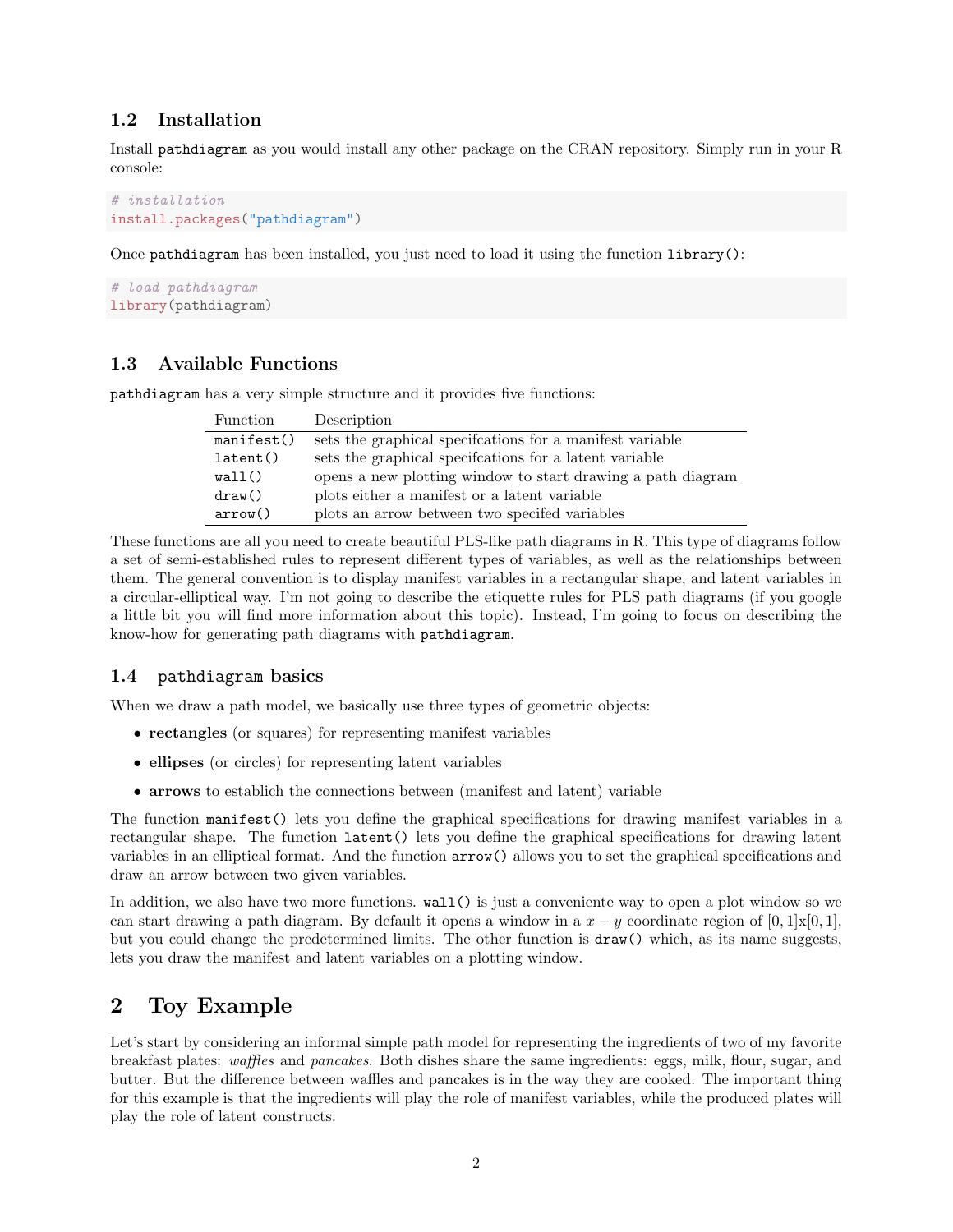#### 2.1 manifest() variables

We begin by defining the manifest variables: eggs, milk, flour, sugar, butter. For illustration purposes, I'm going to define each ingredient separately inside a list. Each variable is defined with the function manifest(). The first argument is the label that will be displayed inside the rectangle. The rest of the parameters set the graphical characteristics like the coordinates of the rectangle's center, its width and height, the fill color, the border color, the type of font for the label, etc.

```
# manifest variables
ingredients = list(
 eggs = manifest("Eggs", x = 0.25, y = 0.8, width = 0.1, height = 0.08),
 milk = manifest("Milk", x = 0.25, y = 0.65, width = 0.1, height = 0.08),
 flour = manifest("Flour", x = 0.25, y = 0.5, width = 0.1, height = 0.08),
 sugar = manifest("Sugar", x = 0.25, y = 0.35, width = 0.1, height = 0.08),
 butter = manifest("Butter", x = 0.25, y = 0.2, width = 0.1, height = 0.08)
)
```
#### 2.2 latent() variables

The following step is to define the latent variables by using the function latent() which has pretty much the same parameters of manifest(). The only difference is that latent() does not have a width and a height parameters. Instead, it has rx and ry which are the major and minor radius of the ellipse.

```
# latent variables
pancakes = latent("Pancakes", x = 0.8, y = 0.65, rx = 0.08, ry = 0.06)
waffles = latent("Waffles", x = 0.8, y = 0.35, rx = 0.08, ry = 0.06)
```
The real challenge when using manifest() and latent() is in the values for the parameters  $x$ ,  $y$ , width, height, rx and ry. To be honest, you will need to try different values until you find the best location and looking shapes for your manifest and latent variables.

#### 2.3 draw()ing the diagram

Once we have defined the variables, the next step is to draw them in a plot window. pathdiagram comes with the function wall() that opens a white canvas to start drawing your diagram. But you could as well use the typical plot() function to open a plotting window.

```
# open a new wall
wall(xlim = c(0.1, 0.9), ylim = c(0.1, 0.9))# draw latent variables
draw(pancakes)
draw(waffles)
# draw ingredients
for (i in 1:5) {
  draw(ingredients[[i]])
}
```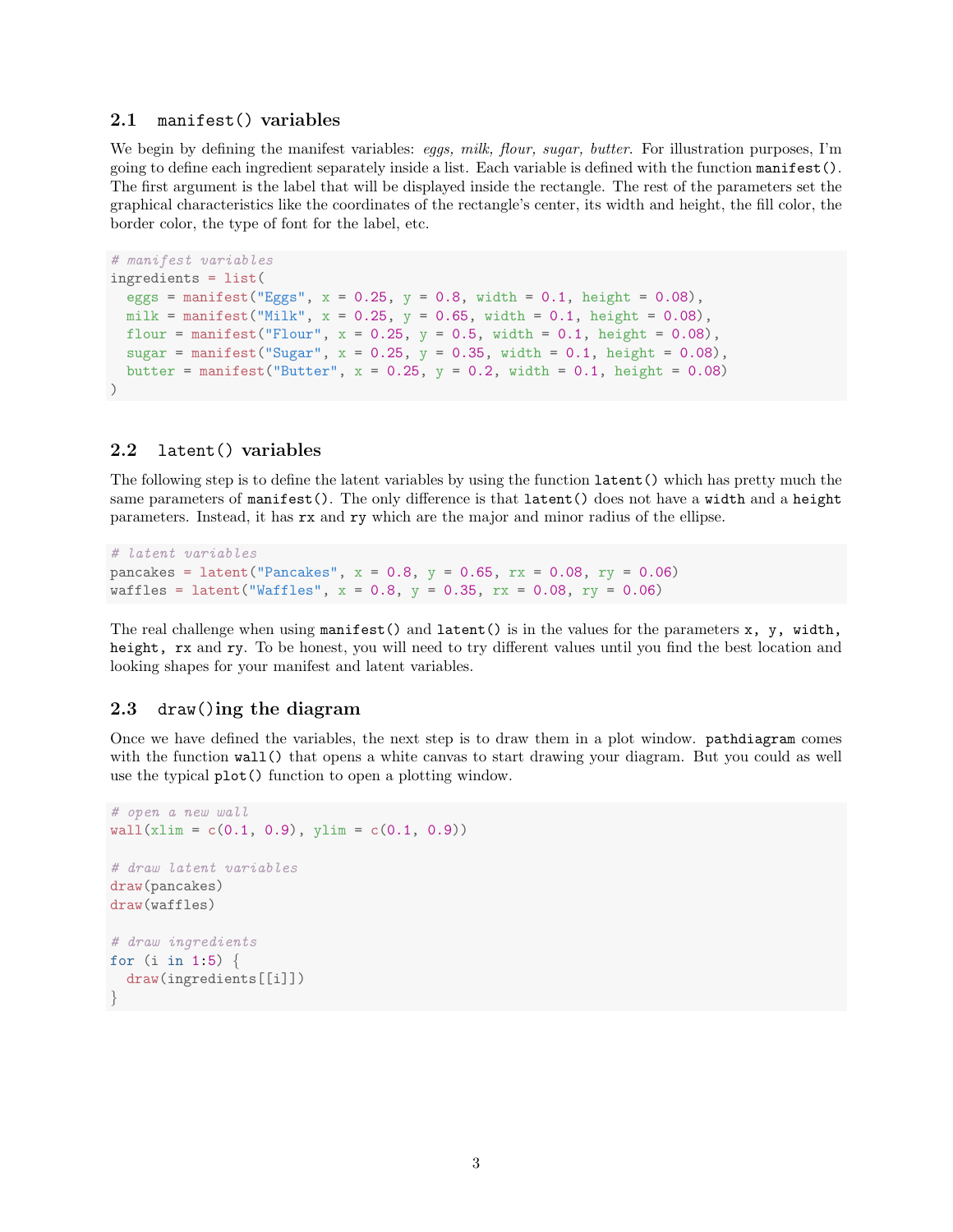

The last step is to add the connecting arrows with the function arrow(). Basically, you just need to tell arrow() from which variable to which variable there is a connection, and what are the starting and ending positions for the arrow according to the four cardinal options: "north", "south", "east", and "west".

```
# arrows
for (i in 1:5) {
arrow(from = ingredients[[i]], to = pancakes, start = "east", end = "west")
arrow(from = ingredients[[i]], to = waffles, start = "east", end = "west")
}
```
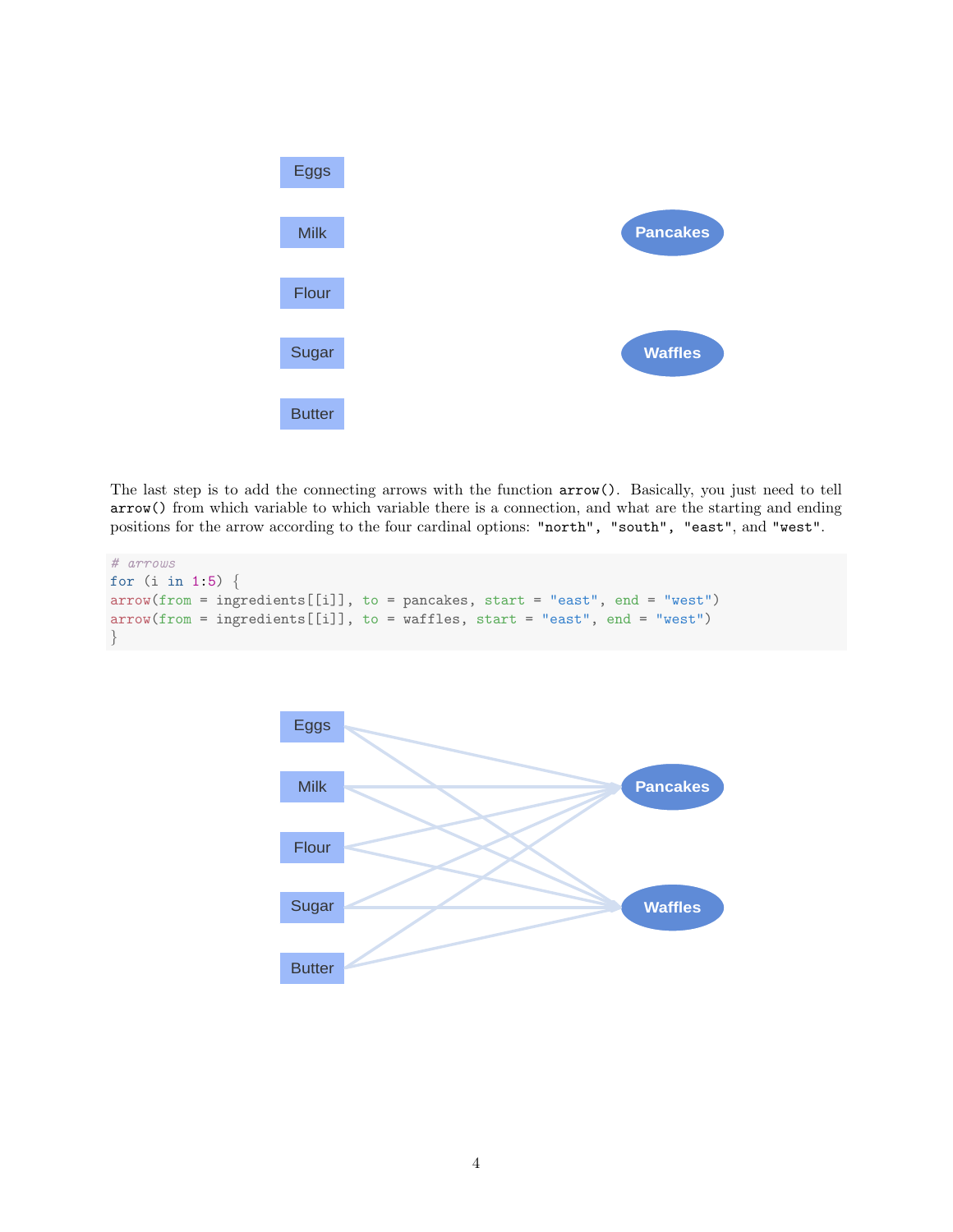## 3 Some Path Diagram Examples

The best way to learn about pathdiagram is to show you some examples. In this section you will find four different diagrams (and their corresponding code snippets) that show some of the plots you can create with pathdiagram.

## 3.1 Barcelona FC

The first example consists of a path diagram of the FC Barcelona soccer team. This model has 3 blocks of variables: attack, defense, and success. Each block corresponds to a latent construct, and each of them contains 3 manifest variables.

The first step is to define the graphical specifications for both the manifest and the latent variables as follows:

```
# define Attack block
attack = list(att1 = manifest("Messi", x=0.15, y=0.9, width=0.09, height=0.08, fill="#d199a4"),
 att2 = manifest("Xavi", x=0.15, y=0.75, width=0.09, height=0.08, fill="#d199a4"),
 att3 = manifest("Iniesta", x=0.15, y=0.6, width=0.09, height=0.08, fill="#d199a4"))
ATTACK = latent("ATTACK", x=0.35, y=0.75, rx=0.08, ry=0.07, fill="#a12b43", font=1)
# define Defense block
defense = list(def1 = manifest("Puyol", x=0.15, y=0.4, width=0.09, height=0.08, fill="#a0bee1"),
 def2 = manifest("Pique", x=0.15, y=0.25, width=0.09, height=0.08, fill="#a0bee1"),
 def3 = manifest("Abidal", x=0.15, y=0.1, width=0.09, height=0.08, fill="#a0bee1"))
DEFENSE = latent("DEFENSE", x=0.35, y=0.25, rx=0.08, ry=0.07, fill="#1e67ba", font=1)
# define Success block
success = list(suc1 = manifest("2008-2009", x=0.85, y=0.65, width=0.14, height=0.08, fill="gold2"),
  suc2 = manifest("2009-2010", x=0.85, y=0.5, width=0.14, height=0.08, fill="gold2"),
  suc3 = manifest("2010-2011", x=0.85, y=0.35, width=0.14, height=0.08, fill="gold2"))
SUCCESS = latent("SUCCESS", x=0.65, y=0.5, rx=0.08, ry=0.07, fill="gold2", font=1)
```
After defining the graphical parameters, we plot it with the functions wall() and draw() like this:

```
# open plot window
wall(ylim=c(0.1, 0.9))# draw latent variables
draw(ATTACK)
draw(DEFENSE)
draw(SUCCESS)
# draw manifest variables
for (i \text{ in } 1:3) {
 draw(attack[[i]])
  arrow(from=attack[[i]], to=ATTACK, start="east", end="west", col="#d199a4")
  draw(defense[[i]])
  arrow(from=defense[[i]], to=DEFENSE, start="east", end="west", col="#a0bee1")
  draw(success[[i]])
  arrow(from=SUCCESS, to=success[[i]], start="east", end="west", col="gold1")
}
```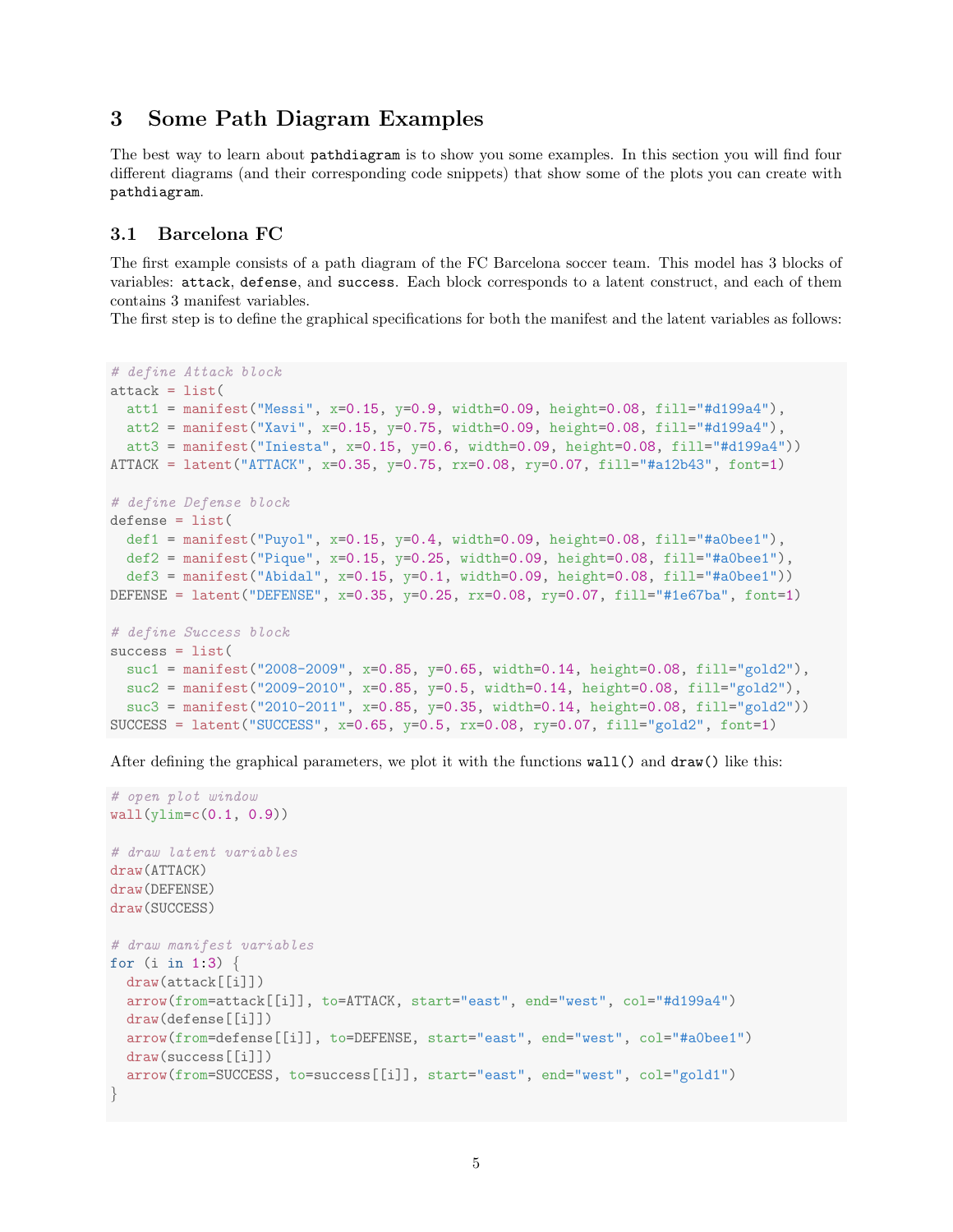```
# arrows of inner model
arrow(from=ATTACK, to=SUCCESS, start="east", end="west", col="#d199a4")
arrow(from=DEFENSE, to=SUCCESS, start="east", end="west", col="#a0bee1")
```


Figure 2: FC Barcelona path diagram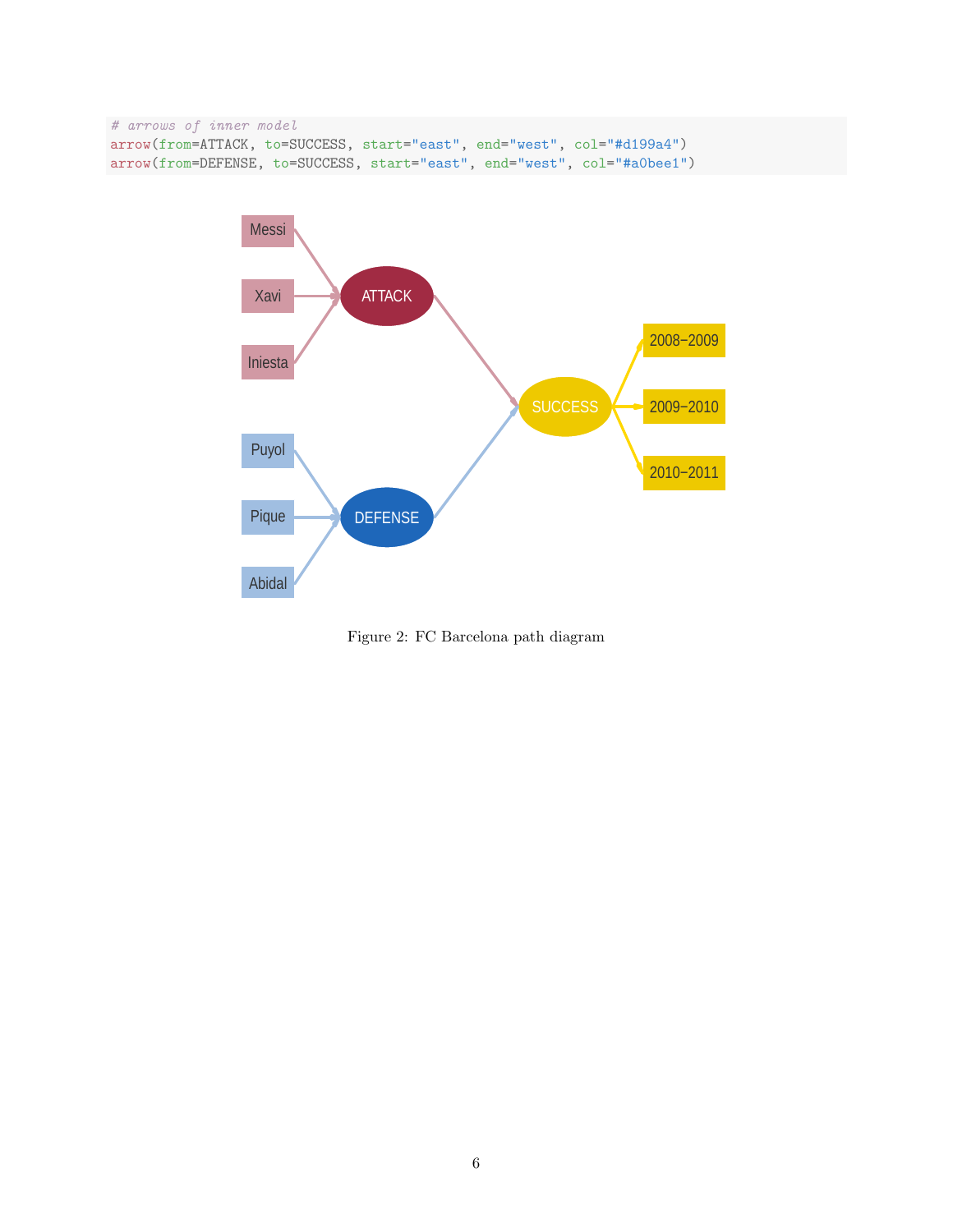### 3.2 Harry Potter

The second example is a path diagram based on Harry Potter's books. The model illustrates the competition between Gryffindor and Slytherin.

```
# Gryffindor block
gryff = list(
 harry = manifest("Harry \nPotter", x=0.15, y=0.8, width=0.12, height=0.08,
    cex=0.8, fill="#f2d22e", col="#7c4f87", family="serif"),
 ron = manifest("Ron\nWeasley", x=0.15, y=0.7, width=0.12, height=0.08,
   cex=0.8, fill="#f2d22e", col="#7c4f87", family="serif"),
 hermione = manifest("Hermione\nGranger", x=0.15, y=0.6, width=0.12, height=0.08,
    cex=0.8, fill="#f2d22e", col="#7c4f87", family="serif"),
 albus = manifest("Albus\nDumbledore", x=0.15, y=0.5, width=0.12, height=0.08,
    cex=0.8, fill="#f2d22e", col="#7c4f87", family="serif"),
 neville = manifest("Neville\nLongbottom", x=0.15, y=0.4, width=0.12, height=0.08,
    cex=0.8, fill="#f2d22e", col="#7c4f87", family="serif"),
  sirius = manifest("Sirius\nBlack", x=0.15, y=0.3, width=0.12, height=0.08,
   cex=0.8, fill="#f2d22e", col="#7c4f87", family="serif"),
 rubeus = manifest("Rubeus\nHagrid", x=0.15, y=0.2, width=0.12, height=0.08,
   cex=0.8, fill="#f2d22e", col="#7c4f87", family="serif"))
# Slytherin block
slyth = list(tom = manifest("Tom\nRiddle", x=0.85, y=0.8, width=0.12, height=0.08,
    cex=0.8, fill="gray70", col="#467d70", family="serif"),
  severus = manifest("Severus\nSnape", x=0.85, y=0.7, width=0.12, height=0.08,
    cex=0.8, fill="gray70", col="#467d70", family="serif"),
  bella = manifest("Bellatrix\nLestrange", x=0.85, y=0.6, width=0.12, height=0.08,
   cex=0.8, fill="gray70", col="#467d70", family="serif"),
  regulus = manifest("Regulus\nBlack", x=0.85, y=0.5, width=0.12, height=0.08,
   cex=0.8, fill="gray70", col="#467d70", family="serif"),
  phineas = manifest("Phineas\nBlack", x=0.85, y=0.4, width=0.12, height=0.08,
    cex=0.8, fill="gray70", col="#467d70", family="serif"),
 draco = manifest("Draco\nMalfoy", x=0.85, y=0.3, width=0.12, height=0.08,
    cex=0.8, fill="gray70", col="#467d70", family="serif"),
 horace = manifest("Horace\nSlughorn", x=0.85, y=0.2, width=0.12, height=0.08,
```

```
cex=0.8, fill="gray70", col="#467d70", family="serif"))
```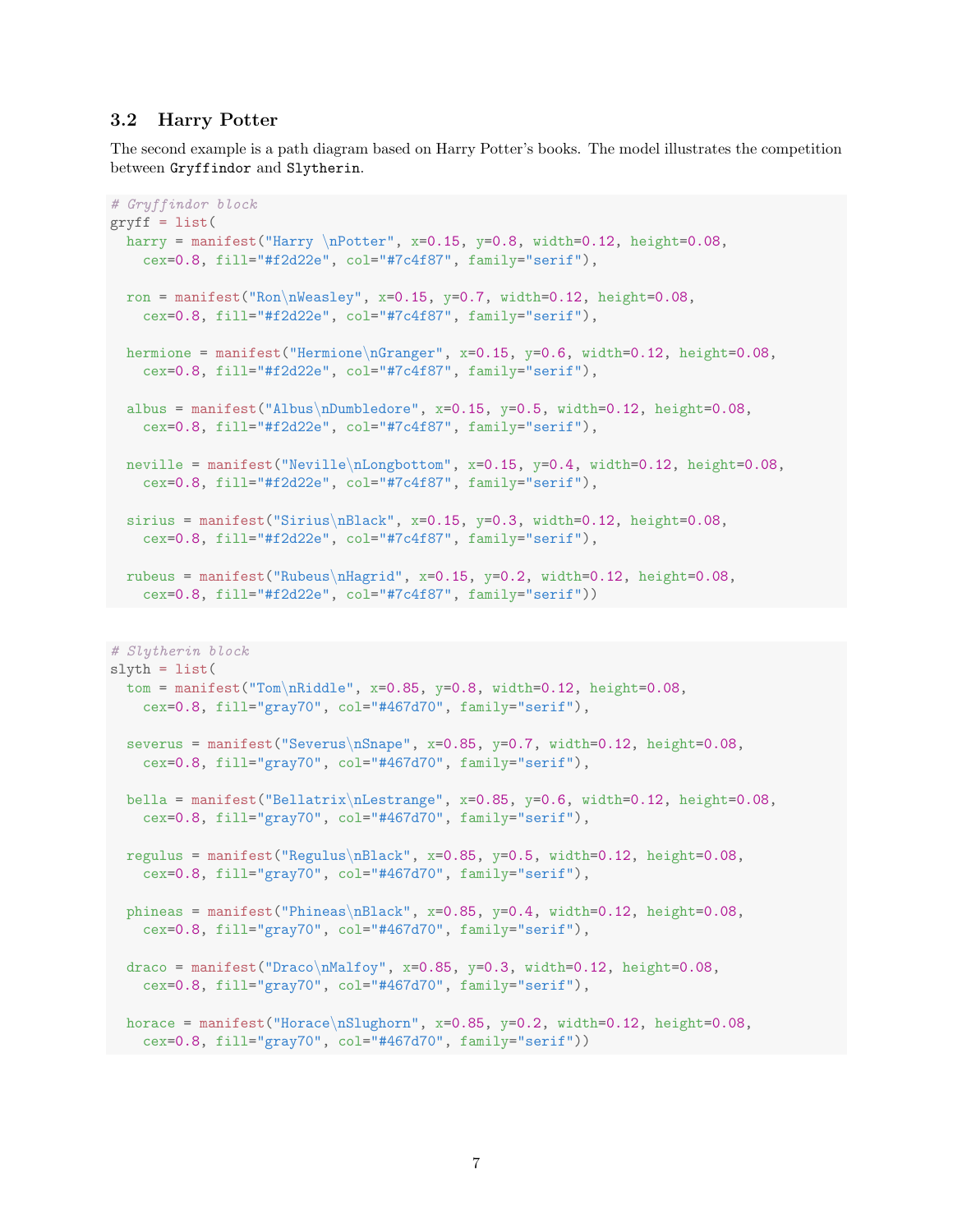```
# latent variables
gry = latent("Gryffindor", x=0.375, y=0.5, rx=0.07, ry=0.06, cex=0.85,
    fill="#7c4f87", family="serif")
sly = latent("Slytherin", x=0.625, y=0.5, rx=0.07, ry=0.06, cex=0.85,
   fill="#467d70", family="serif")
```
Now we plot it:

```
# open plot window
wall(xlim=c(0.1, 0.9), ylim=c(0.15, 0.85))
# draw variables
for (i in 1:7)
{
  # arrows between each block and its latent
 arrow(from=gryff[[i]], to=gry, start="east", end="west",
   col="#b095b7", angle=5, lwd=1)
 arrow(from=slyth[[i]], to=sly, start="west", end="east",
   col="#90b1a9", angle=5, lwd=1)
  # variables
 draw(gryff[[i]])
 draw(slyth[[i]])
 draw(gry)
  draw(sly)
  # arrows between latent variables
  arrow(from=gry, to=sly, start="east", end="west", col="#dddddd", angle=20)
  arrow(from=sly, to=gry, start="west", end="east", col="#dddddd", angle=20)
}
```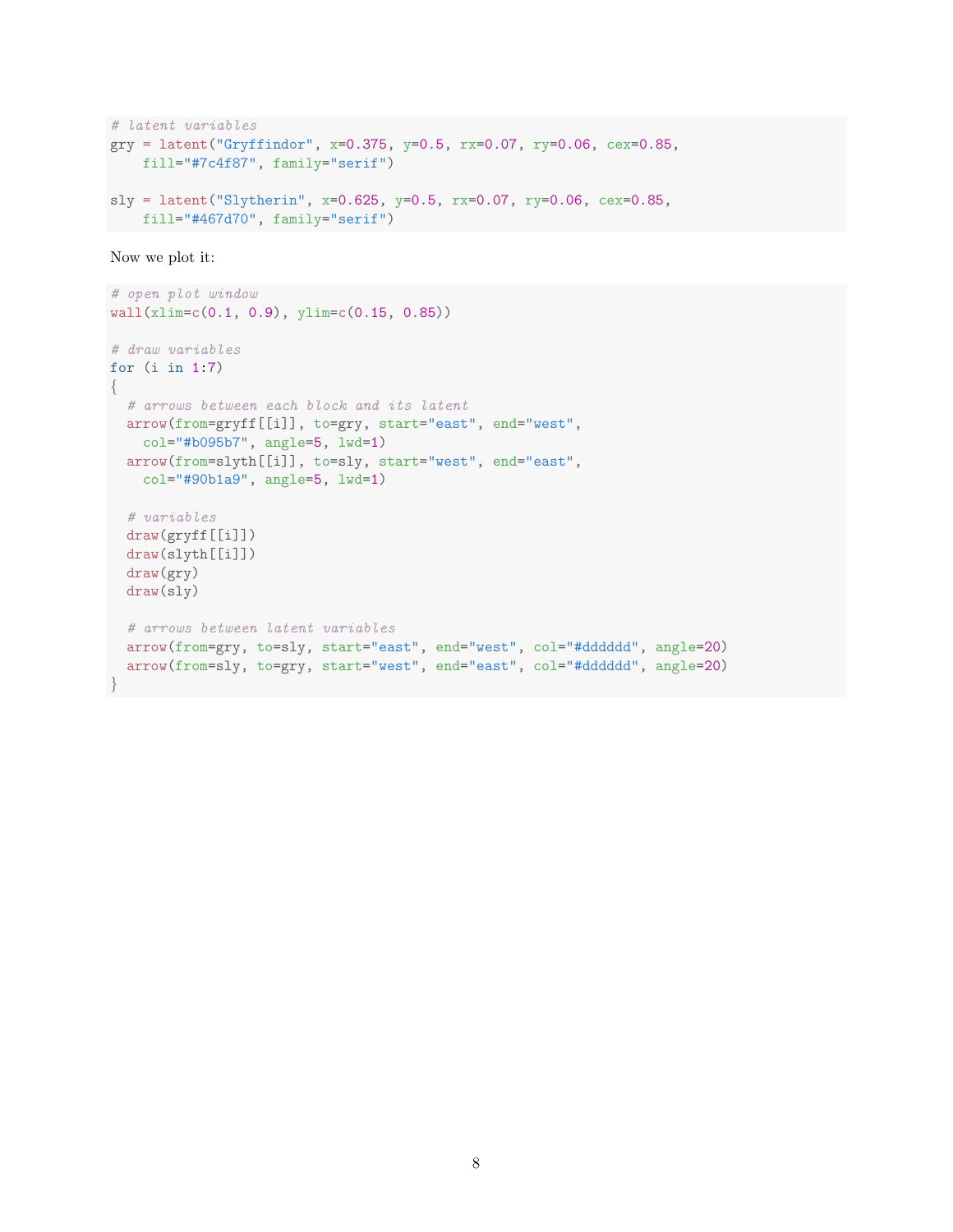

Figure 3: Gryffindor vs Slytherin path diagram

## 3.3 My Model

The next example consists of a path diagram for my achievement model. This model has 7 latent variables: optimism, dedication, sacrifice, work, achievement, and luck.

```
# latent variables
optimism = latent("Optimism", x=0.35, y=0.75, rx=0.08, ry=0.06,
                  fill="gray90", col="#1B9E77", font=1)
dedication = latent("Dedication", x=0.2, y=0.6, rx=0.08, ry=0.06,
                    fill="gray90", col="#D95F02", font=1)
patience = latent("Patience", x=0.2, y=0.4, rx=0.08, ry=0.06,
                  fill="gray90", col="#7570B3", font=1)
sacrifice = latent ("Sacrifice", x=0.35, y=0.25, rx=0.08, ry=0.06,
                   fill="gray90", col="#E7298A", font=1)
work = latent("Work", x=0.5, y=0.5, rx=0.08, ry=0.06,
              fill="gray90", col="#1F78B4", font=1)
achievement = latent("Achievement", x=0.8, y=0.5, rx=0.10, ry=0.075,
                     fill="gray90", col="tomato", font=1)
luck = latent("Luck", x=0.85, y=0.7, rx=0.065, ry=0.06,
              fill="gray90", col="#E6AB02", font=1)
```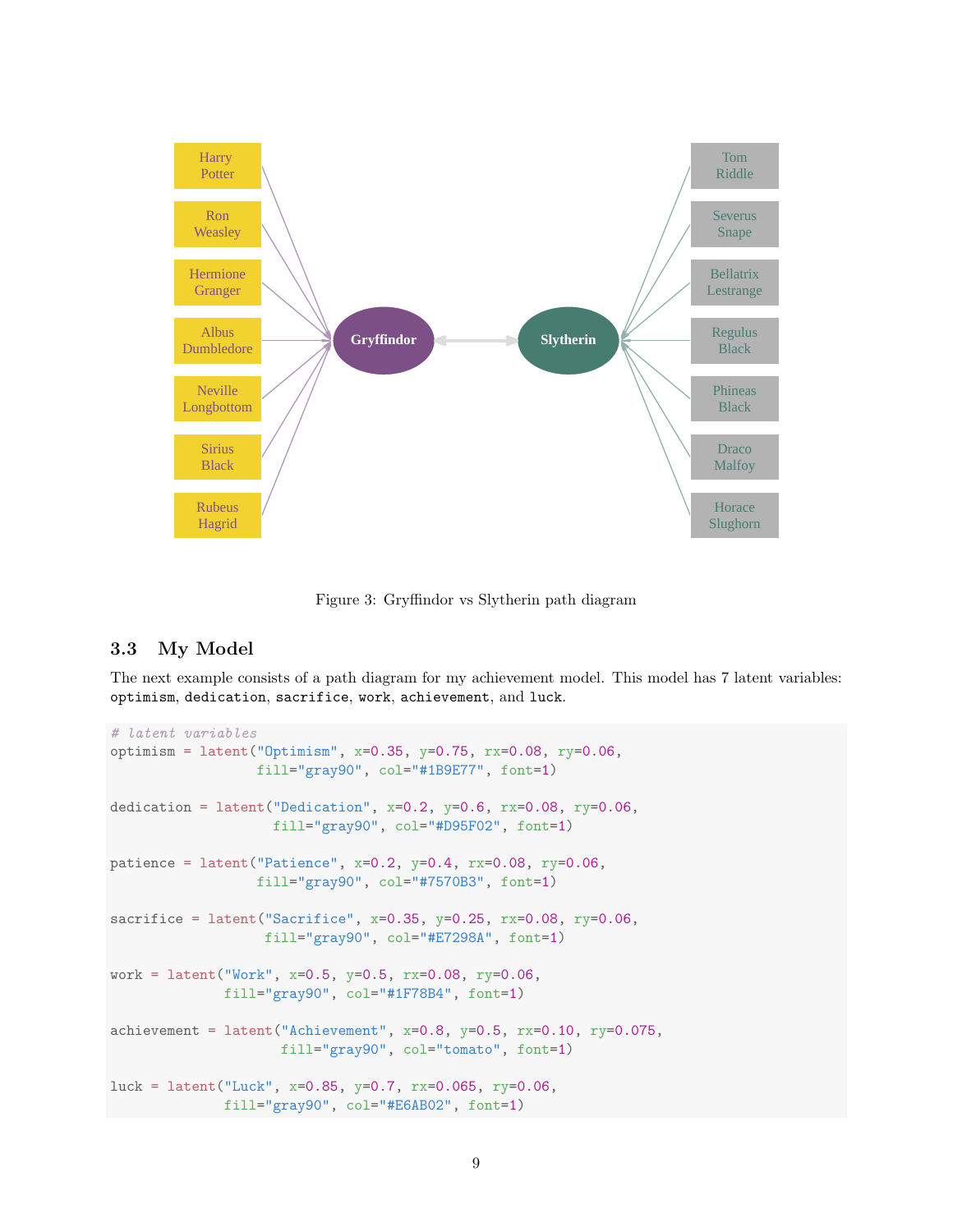After defining the graphical specifications, we plot the diagram like so:

```
# open wall to plot
wall(ylim = c(0.15, 0.85))# draw latent variables
draw(optimism)
draw(dedication)
draw(patience)
draw(sacrifice)
draw(work)
draw(achievement)
draw(luck)
# add arrows
arrow(from=optimism, to=work, start="east", end="north", col="gray90")
arrow(from=dedication, to=work, start="east", end="west", col="gray90")
arrow(from=patience, to=work, start="east", end="west", col="gray90")
arrow(from=sacrifice, to=work, start="east", end="south", col="gray90")
arrow(from=work, to=achievement, start="east", end="west", col="gray90")
arrow(from=luck, to=achievement, start="south", end="north", col="gray90")
```


Figure 4: Personal Achievement Model path diagram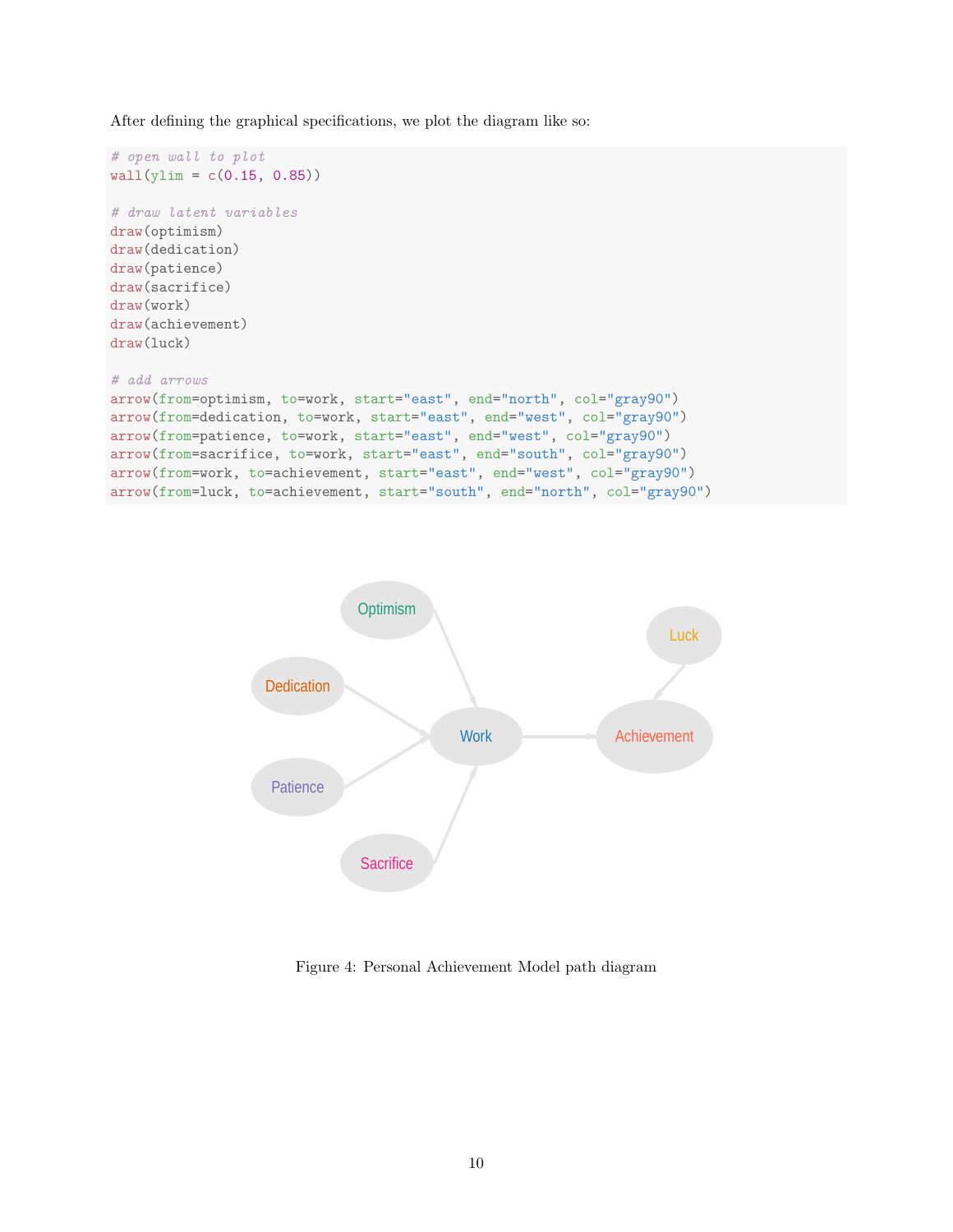### 3.4 Model with Formal Notation

The following example shows a path diagram using a more formal notation. It consists of 5 latent variables measured in a reflective way. Moreover, using the function expression() it is possible to define the labels of the variables with mathematical as well as greek symbols.

```
# Block 1
X1 = list(x11 = manifest(expression(x[11]), x=0.4, y=0.9, width=0.06, height=0.06,
                 cex=0.8, fill="gray90", col="gray50"),
  x12 = manifest(expression(x[12]), x=0.47, y=0.9, width=0.06, height=0.06,
                 cex=0.8, fill="gray90", col="gray50"),
  x13 = manifest(expression(x[13]), x=0.53, y=0.9, width=0.06, height=0.06,
                 cex=0.8, fill="gray90", col="gray50"),
  x14 = manifest(expression(x[14]), x=0.6, y=0.9, width=0.06, height=0.06,
                 cex=0.8, fill="gray90", col="gray50")
\lambdaLV1 = latent(expression(xi[1]), x=0.5, y=0.75, rx=0.06, ry=0.06,
             cex=1.2, fill="gray50")
# Block 2
X2 = list(x21 = manifest(expression(x[21]), x=0.1, y=0.63, width=0.06, height=0.06,
                 cex=0.8, fill="gray90", col="gray50"),
  x22 = manifest(expression(x[22]), x=0.1, y=0.55, width=0.06, height=0.06,
                 cex=0.8, fill="gray90", col="gray50"),
 x23 = manifest(expression(x[23]), x=0.1, y=0.47, width=0.06, height=0.06,
                 cex=0.8, fill="gray90", col="gray50")
)
LV2 = latent(expression(xi[2]), x=0.25, y=0.55, rx=0.06, ry=0.06,
             cex=1.2, fill="gray50")
# Block 3
X3 = list(x31 = manifest(expression(x[31]), x=0.1, y=0.33, width=0.06, height=0.06,
                 cex=0.8, fill="gray90", col="gray50"),
 x32 = manifest(expression(x[32]), x=0.1, y=0.25, width=0.06, height=0.06,
                 cex=0.8, fill="gray90", col="gray50"),
  x33 = manifest(expression(x[33]), x=0.1, y=0.17, width=0.06, height=0.06,
                 cex=0.8, fill="gray90", col="gray50")
)
LV3 = latent(expression(xi[3]), x=0.25, y=0.25, rx=0.06, ry=0.06,
             cex=1.2, fill="gray50")
# Block 4
X4 = list(x41 = manifest(expression(x[41]), x=0.4, y=0.45, width=0.06, height=0.06,
                 cex=0.8, fill="gray90", col="gray50"),
x42 = manifest(expression(x[42]), x=0.4, y=0.35, width=0.06, height=0.06,
```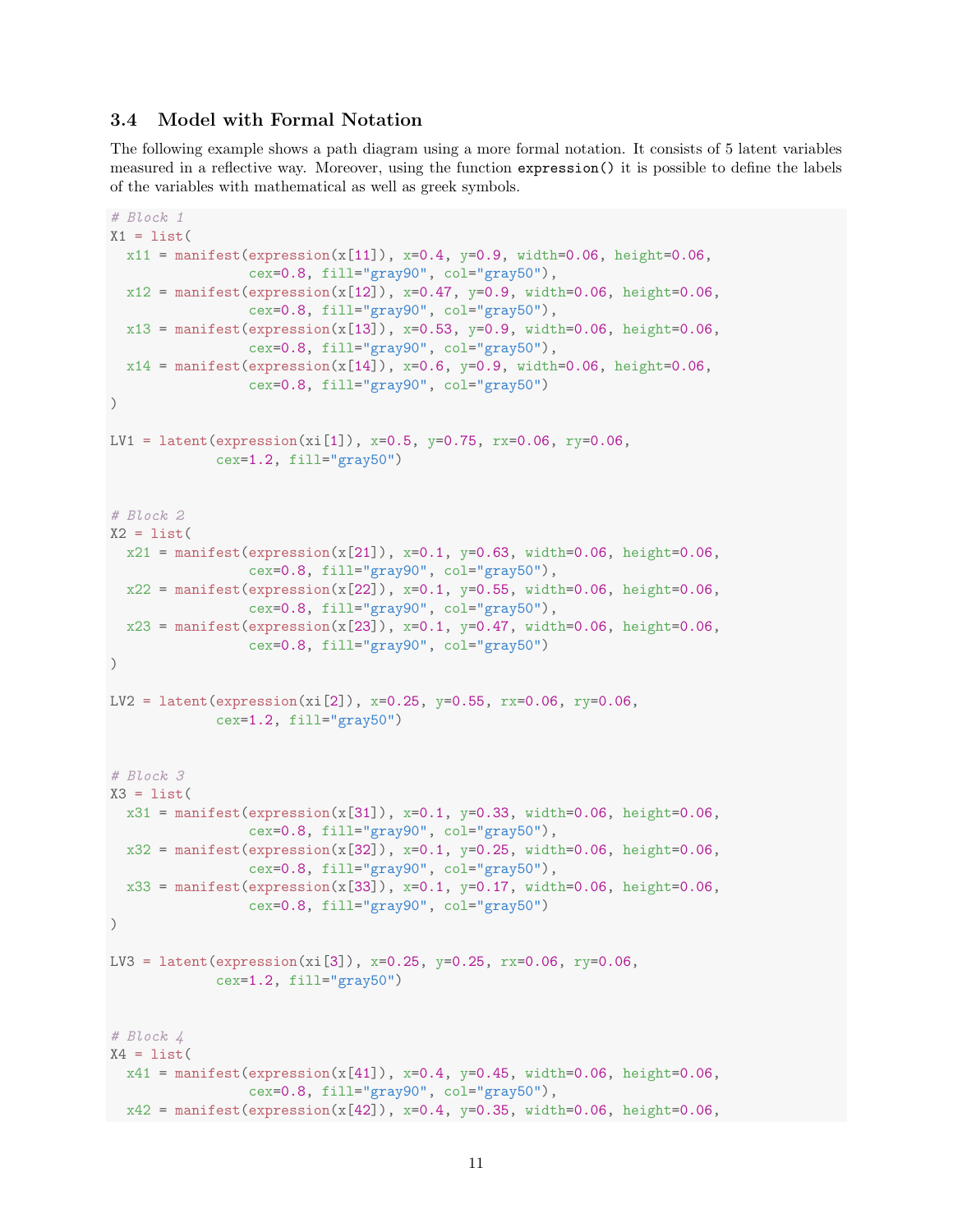```
cex=0.8, fill="gray90", col="gray50")
\lambdaLV4 = latent(expression(xi[4]), x=0.55, y=0.4, rx=0.06, ry=0.06,
             cex=1.2, fill="gray50")
# Block 5
X5 = list(x51 = manifest(expression(x[51]), x=0.95, y=0.47, width=0.06, height=0.06,
                 cex=0.8, fill="gray90", col="gray50"),
 x52 = manifest(expression(x[52]), x=0.95, y=0.4, width=0.06, height=0.06,
                 cex=0.8, fill="gray90", col="gray50"),
 x53 = manifest(expression(x[53]), x=0.95, y=0.33, width=0.06, height=0.06,
                 cex=0.8, fill="gray90", col="gray50")
)
LV5 = latent(expression(xi[5]), x=0.8, y=0.4, rx=0.06, ry=0.06,
             cex=1.2, fill="gray50")
```

```
Now we plot it:
```

```
# open plot window
wall(xlim=c(0, 1), ylim=c(0.05, 0.95))# block 1
draw(LV1)
for (i in 1:length(X1)) {
 draw(X1[[i]])arrow(from=X1[[i]], to=LV1, start="south", end="north", lwd=1, col="gray80")
}
# block 2
draw(LV2)
for (i in 1:length(X2)) {
 draw(X2[[i]])
 arrow(from=X2[[i]], to=LV2, start="east", end="west", lwd=1, col="gray80")
}
# block 3draw(LV3)
for (i in 1:length(X3)) {
 draw(X3[[i]])
 arrow(from=X3[[i]], to=LV3, start="east", end="west", lwd=1, col="gray80")
}
# block 4
draw(LV4)
for (i in 1:length(X4)) {
 draw(X4[[i]])
 arrow(from=X4[[i]], to=LV4, start="east", end="west", lwd=1, col="gray80")
}
# block 5
```